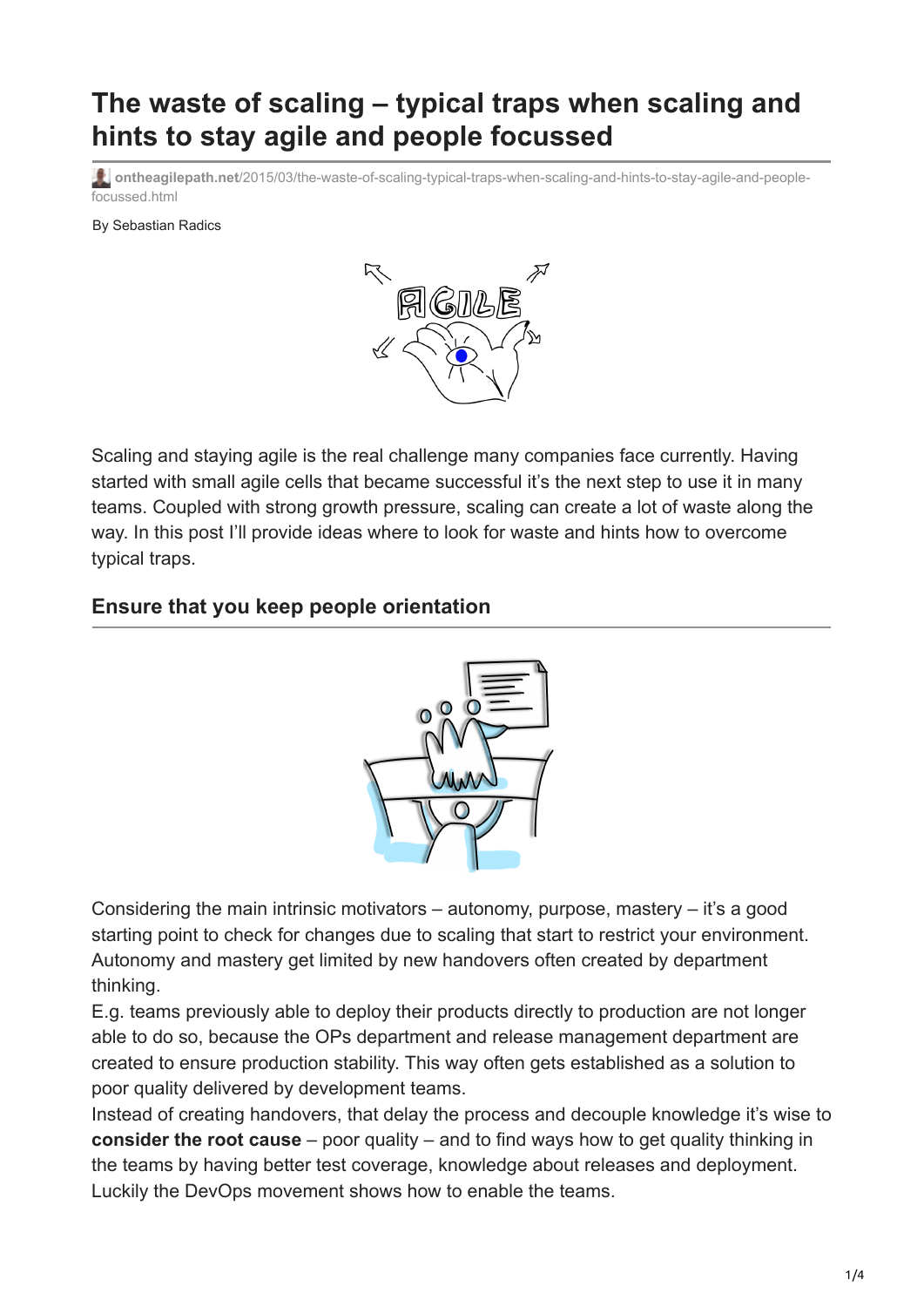**In general I recommend to visualize the process from start of development (and if possible even earlier) to production and to measure cycle time (optimizing to reach your one piece flow).** E.g. use value stream mapping to uncover all the little delays created by queuing/waiting. Handovers will directly show up. Ask whenever you add something to your process how it will affect flow. If flow is disturbed/delayed check open minded for other alternatives.

Purpose gets lost because of new hierarchies and therewith a decoupling from important company information (that's now filtered and circled in management rounds, sometimes never spread to the next level). The efficiency trap shows its face. "It is not efficient to have too many people wasting time in this meeting", "This information is not relevant or is too dangerous…", "We need to prepare a presentation to show it to others…". Remember the early days when people just got informed directly with news in your company via a chat in the kitchen, via all hands sessions to celebrate news? **Size makes it a little more difficult but not impossible!**

I highly recommend to **cultivate transparency by enabling access for everyone to all information** (best by following an open book philosophy). If people understand what's going on, if they see themselves in the bigger picture and have a clear purpose they can flourish and make better decisions.

I think it's important to **invest in proper infrastructure to spread information** – using pull instead of push, have working information radiators and don't be shy in investing in common celebrations – and YES – company growth implies a higher investment in communication. What about cool video channels capturing and spreading e.g. review sessions. Consider to introduce e.g. tools like HipChat, Jive, Tibbr or other Enterprise Social Software platforms to collaborate in large groups.

## **The cost trap**



Not enough space in your office that people can breath, increasing counterproductive noise levels, crowded and even missing meeting rooms… Typical results from a *reactive growth management*.

**Hey management – it's not something that is invisible and appears all of the sudden – it's your job to ACTIVELY engage in and manage the growth process.** Cutting on quality is a no go in software development the same is true in a people environment.

I've seen a lot of demotivation and fights caused by rotting environments. Endless discussions, sometimes hidden, often highly visible showing emotions connected with a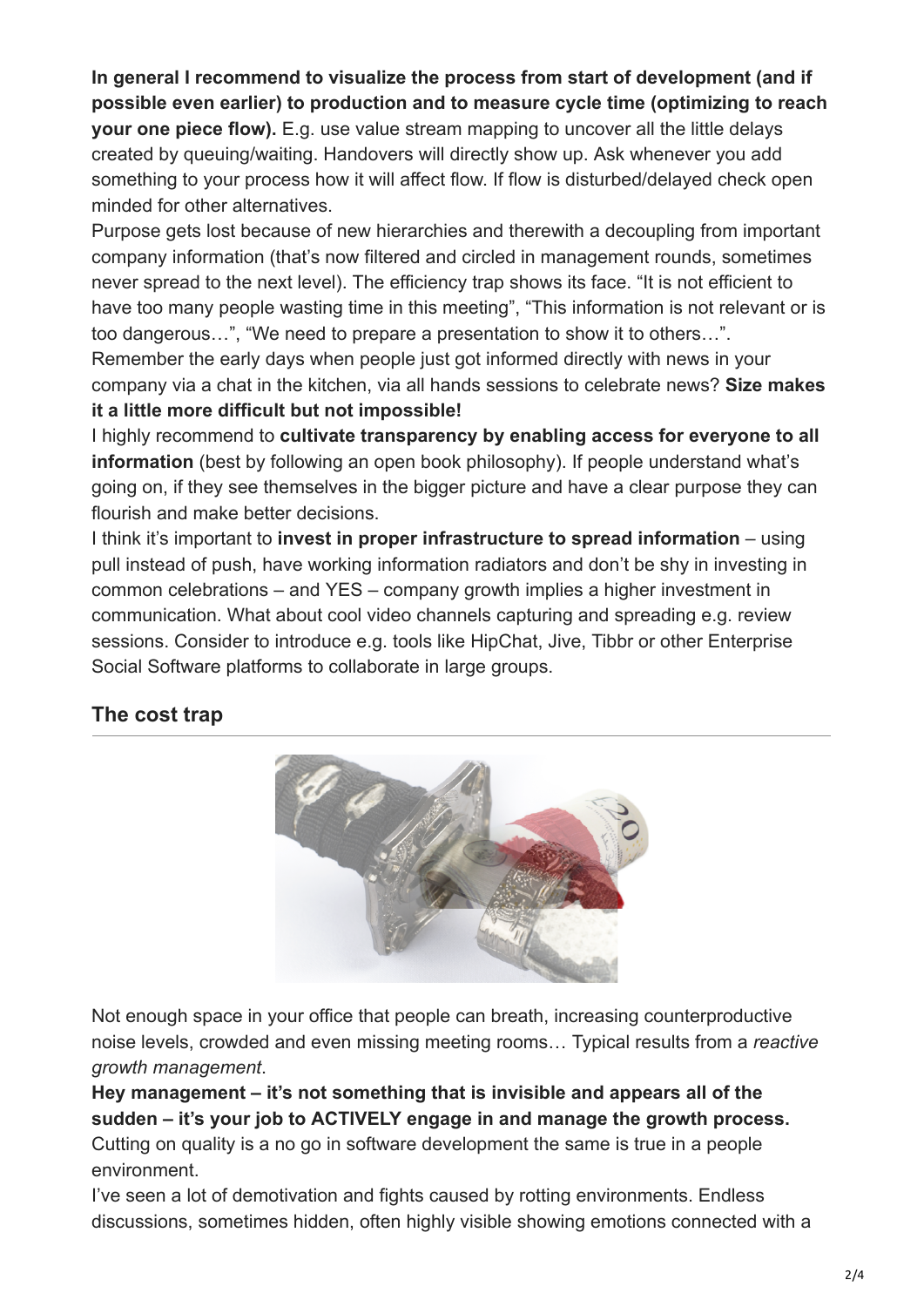place people don't feel comfortable in. Argued by cost arguments (high effort, high costs, high whatever)… not considering the costs of losing highly skilled people.

Get professionals in that help you shaping the environment. Today it's possible to reduce noise by clever equipment ;-). Maybe start visualizing the number of meeting rooms, including number of people that can simultaneously use it and consider that it is also a cost factor if people either travel around the building to discover a free one or avoid syncing at all. **Having great working areas is something employee identify with and will remember for a long time.**

**Office space is costly, sure, but reducing peoples engagement and energy levels is even more expensive but unfortunately not that easy to measure.** Assume a 10% concentration loss (and I guess that's small in some environments) and make your numbers.

Not the best hardware possible – why is this still a discussion? Let everybody choose what makes them most productive and get out of the developers way. **Avoid dead by standardization** … I would recommend to better invest in clever standardization where a machine setup can easily get standardized and people don't care that much about their environments – what is not at all the case in development. I worked with people building extremely performant development environments (e.g. by mainly in memory development), working with crazy monitor constellations and it made them happy. Check for the child's eyes when developers discover their new toy. The engagement level will fast amortize the investment.

If in trouble with backups, crashing machines, poor risk mitigation – **educate and ask how to help instead of dictating a setup and limiting variety**. (Sure there is a balance … but it's something to always talk about and check for the reasons of specific requests). You can ask your teams how satisfied they are with their environment – explicitly asking for the workplace conditions. And take it seriously. Active growth management ensures that you check how to keep highest quality standards combined with growth. When hiring ask about the change it means for the teams workplace conditions. Do you still have enough space or is it time to consider moving.

## **The efficiency trap**



Growth implies more pressure for service departments. E.g. managing a car fleet can become cumbersome. It's an easy step to remove company cars – but is it worth the motivational damage? **Consider scaling the service departments to be an alternative.** Why reducing already established great standards just because of growth?